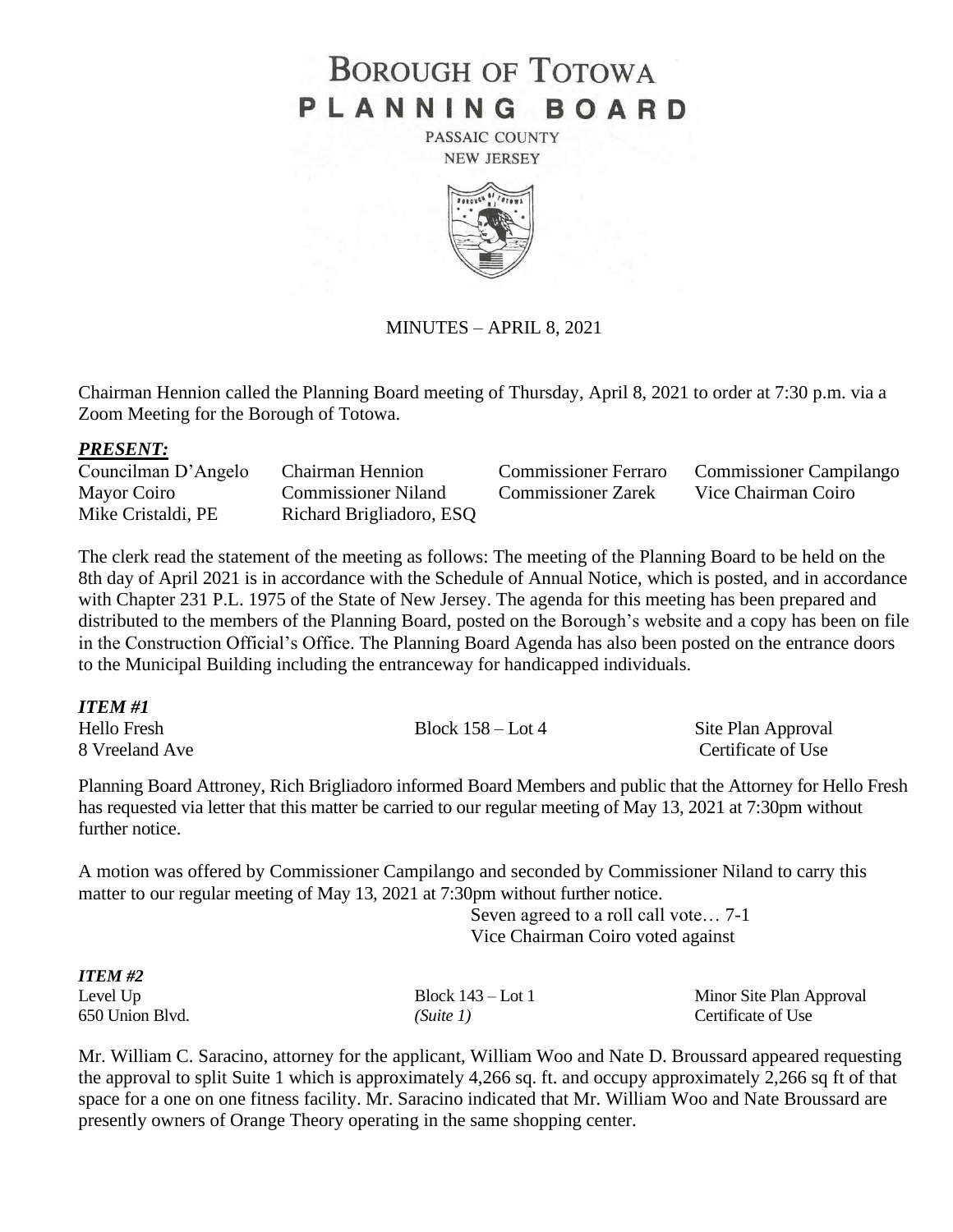### PLANNING BOARD MEETING APRIL 8, 2021 MINUTES CONTINUED PAGE 2

Mr. Broussard testified that Level Up is a boutique one on one fitness facility that will cater to no more than three individual customers at any given time. Mr. Broussard testified there may be some crossover of coaches between Orange Theory and Level Up. Mr. Broussard represented that the approximate hours of operation for Level Up will be similar to the hours of operation of Orange Theory. It was represented that there would most likely be no more than seven individuals on-site at any time which includes three customers, three fitness employees and one receptionist. The proposed hours of operation are Monday through Friday between 5:00 a.m. and 9:00 p.m., and on Saturday and Sunday from 5:00 a.m. and 12:00 p.m. Mr. Broussard also testified that there will be two points of ingress and egress and the proposed tenant space has its own restrooms.

Regarding signage, there is an existing pylon sign, however, the Landlord has not granted permission to the Applicant to install a sign on the existing pylon sign. The Applicant is, however, permitted to install a façade sign above the entrance to the suite. The sign has been prepared by Butler Sign Company who is the sign company for the shopping center. The sign will be located above the front entrance and will be in conformance with the Sign Plan previously approved by the Board and will be consistent with and conform to the façade signs of the other tenants in the shopping center.

A motion was offered by Commissioner Campilango and seconded by Commissioner Niland to approve the minor site plan as presented. This approval is subject to and contingent upon the following conditions and will be memorialized in a Resolution at a future date:

- 1. The construction of internal partitions, exits, entrances and fire safety devices are subject to and require the approval of the fire sub-code official, the fire inspector and the building inspector.
- 2. The applicant will supply the Chief of Police with an emergency contact list and will also obtain the approval of the Police Chief in regards to all alarms and security devices.
- 3. There will be no outside storage of equipment or materials.
- 4. The applicant will comply with the Totowa Sign Ordinance. Sign approval is hereby granted to permit the Applicant to install signage above the front entrance consisting of a proposed raceway sign, approximately 12.6 sq. f. in area in accordance with the signage plan prepared by Butler Sign Company. The signage shall also be in conformance with the sign plan in place for the shopping center. Eight agreed to a roll call vote… 8-0

| <b>ITEM #3</b>  |                     |                          |  |
|-----------------|---------------------|--------------------------|--|
| Just Salad      | Block $143 -$ Lot 1 | Minor Site Plan Approval |  |
| 650 Union Blvd. | (Suite 1)           | Certificate of Use       |  |

Mr. William C. Saracino, attorney for the applicant, William Woo and Nate D. Broussard appeared requesting the approval to occupy the remainder of Suite 1. Mr. Saracino represented that currently Suite 1 is the end-cap suite in this shopping center. The existing space is approximately 4,226 square feet. Since that space is too large for one tenant, the space will be divided and the Applicant will occupy the exterior unit for a fast casual restaurant that serves salads, wraps, smoothies, soups, grain bowls, market plates and toast boxes.

The Applicant represented that Just Salad intends to have a total of approximately fifteen to twenty employees who will work on split shifts. The proposed hours of operation are 9:00 a.m. to 4:00 p.m. (first shift) and 4:00 p.m. to 10:00 p.m. (second shift). However, the hours of operation of when the business will be open to the public would be Monday through Saturday from 10:30 a.m. to 9:00 p.m. and on Sunday from 10:30 a.m. to 8:00 p.m. However, it is anticipated that generally there will be approximately five to eight employees per shift. There will be two means of ingress and egress. One means of ingress and egress will be in the front and one will be on the side of the building. The tenant space will have its own restrooms.